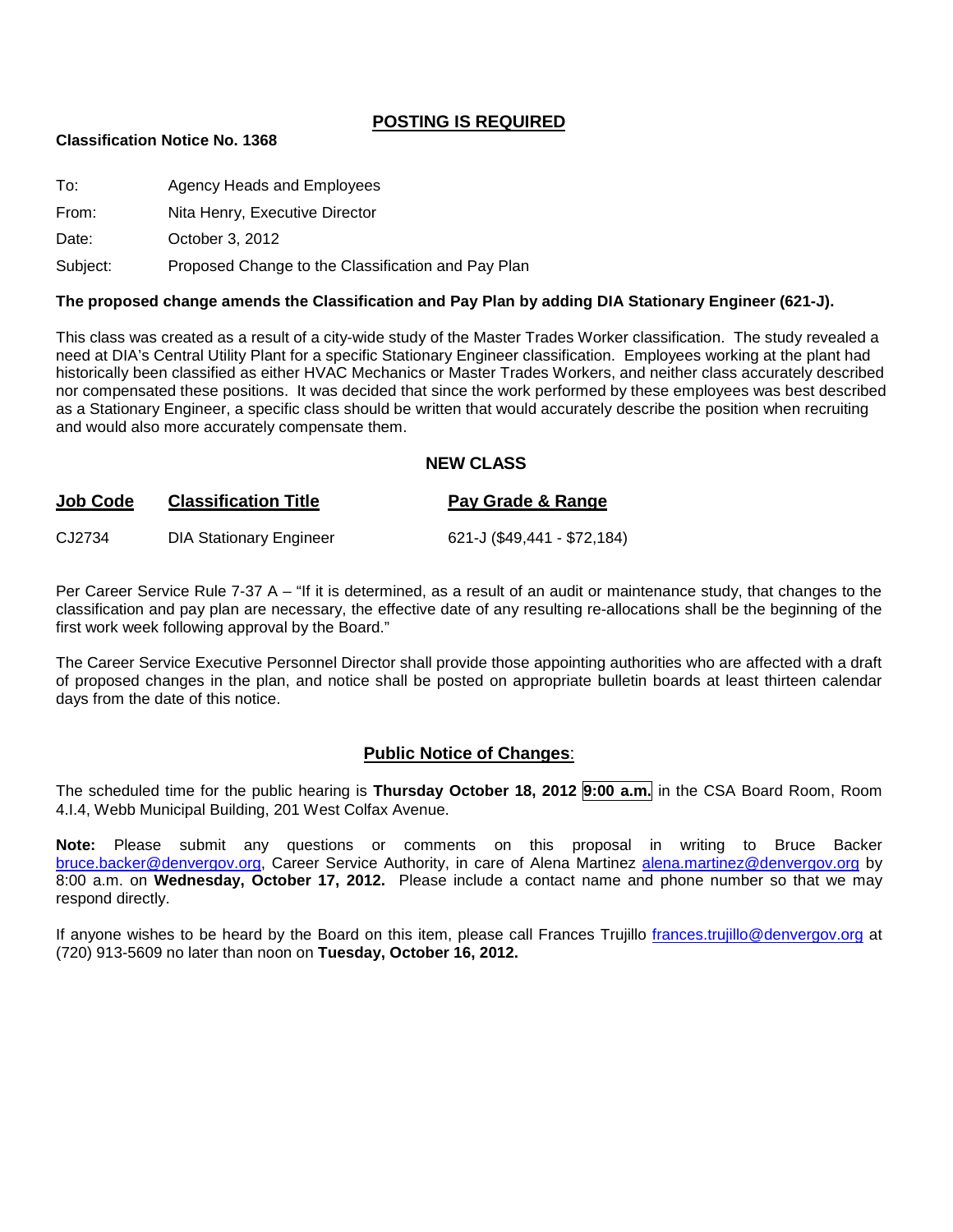

# Career Service Authority

Page 1 of 5

# DIA Stationary Engineer

# **GENERAL STATEMENT OF CLASS DUTIES**

Performs full performance journey level work operating, maintaining and repairing large scale boiler systems and chillers (15,000 tons cooling/ 180 Mbtu/h heating) and auxiliary equipment for the 24/7/365 DIA Central Utility Plant and satellite plants.

# **DISTINGUISHING CHARACTERISTICS**

This class is distinguished from the HVAC Mechanic class that performs full performance skilled trades level work in the maintenance, repair, and installation of a variety of HVAC equipment requiring journey level certification. It is also distinguished from the Building Engineer class that performs full performance level work in the daily operation, maintenance, and repairs for a City facility's plumbing, electrical, HVAC and other building systems.

# *Guidelines, Difficulty and Decision Making Level:*

Guidelines are generally but not always clearly applicable, requiring the employee to exercise judgment in selecting the most pertinent guideline, interpret precedents, adapt standard practices to differing situations, and recommend alternative actions in situations without precedent.

Duties assigned are generally complex and may be of substantial intricacy. Work assignment is performed within an established framework under general instructions but requires simultaneous coordination of assigned functions or projects in various stages of completion.

Employee is responsible for determining time, place, and sequence of actions to be taken. Unusual problems or proposed deviations from guidelines, practices, or precedents may be discussed with the supervisor before being initiated.

# *Level of Supervision Received and Quality Review:*

Under general supervision, the employee receives assignments and is expected to carry them through to completion with substantial independence. Work is reviewed for adherence to instructions, accuracy, completeness, and conformance to standard practice or precedent. Recurring work clearly covered by guidelines may or may not be reviewed.

# *Interpersonal Communications and Purpose:*

Contacts with the public or employees where explanatory or interpretive information is exchanged, gathered, or presented and some degree of discretion and judgment are required within the parameters of the job function.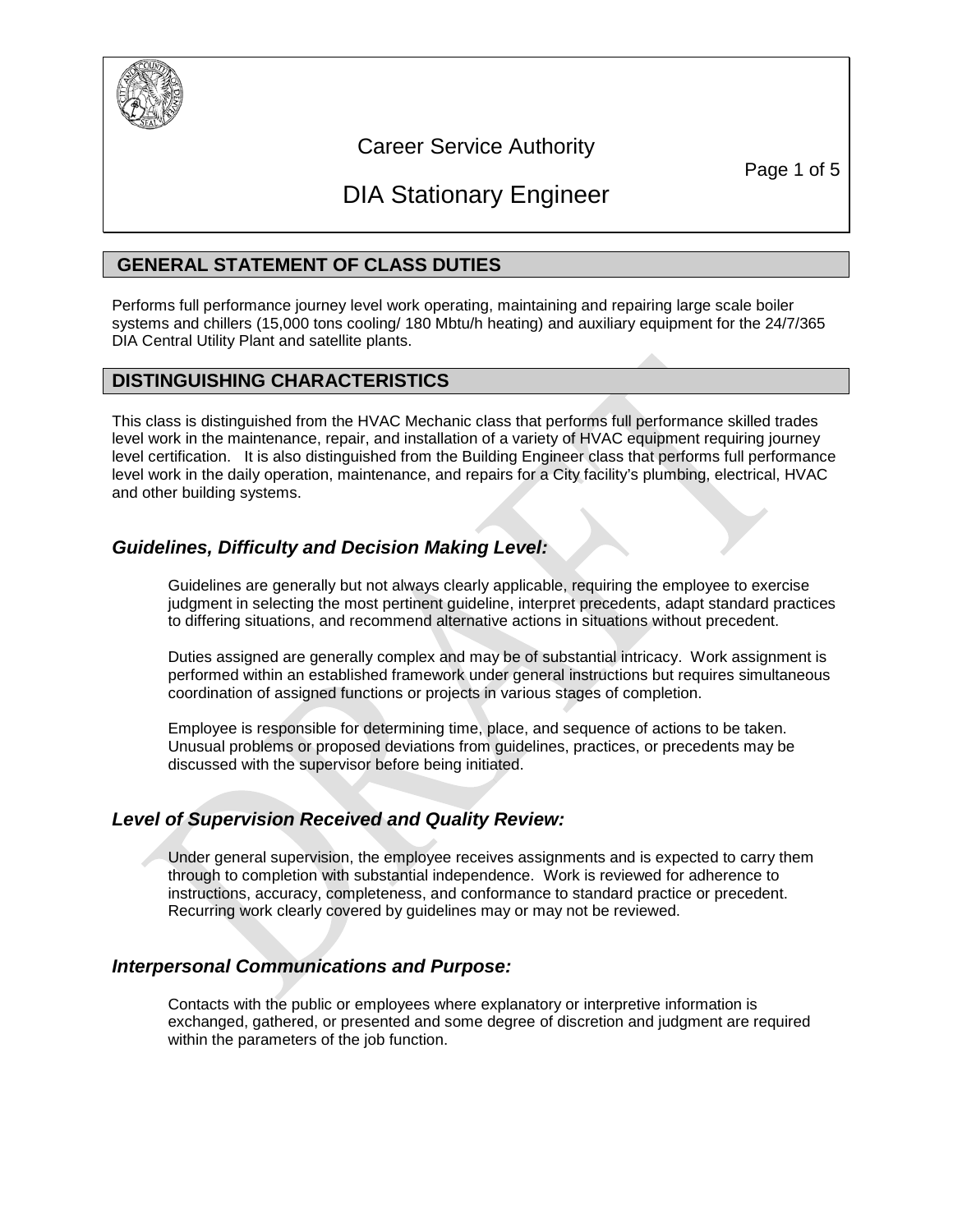#### *Level of Supervision Exercised:*

None.

#### **ESSENTIAL DUTIES**

Operates, maintains and repairs large scale boiler systems and chillers (15,000 tons cooling/ 180 Mbtu/h heating) and auxiliary equipment for the DIA Central Utility Plant and two satellite plants.

Utilizes computers and associated software to operate system controls.

Performs minor troubleshooting, repairs and maintenance on system equipment.

Uses and maintains tools and equipment common to the trade.

Answers calls regarding temperature fluctuations, leaks, smells, noise, etc. and follows up when problem is resolved.

Works with contractors on major repairs or installations as required.

Maintains records and prepares reports; and estimates materials, labor, and equipment costs.

Performs general plant maintenance and repair.

Observes all common safety practices.

Works all shifts including nights, weekends and holidays.

Supports snow removal duties.

Performs other related duties as assigned.

Any one position may not include all of the duties listed. However, the allocation of positions will be determined by the amount of time spent in performing the essential duties listed above.

#### **MINIMUM QUALIFICATIONS**

#### *Competencies, Knowledge, & Skills:*

- **Engineering and Technology** Knowledge of engineering concepts, principles, and practices, and of equipment, tools, mechanical devices, and their uses to produce motion, light, power, technology, and other applications.
- **Industrial Equipment Operation** Knowledge of principles and methods for operating industrial equipment.
- **Building and Construction** Knowledge of materials, methods, and the appropriate tools to construct objects, structures, and buildings.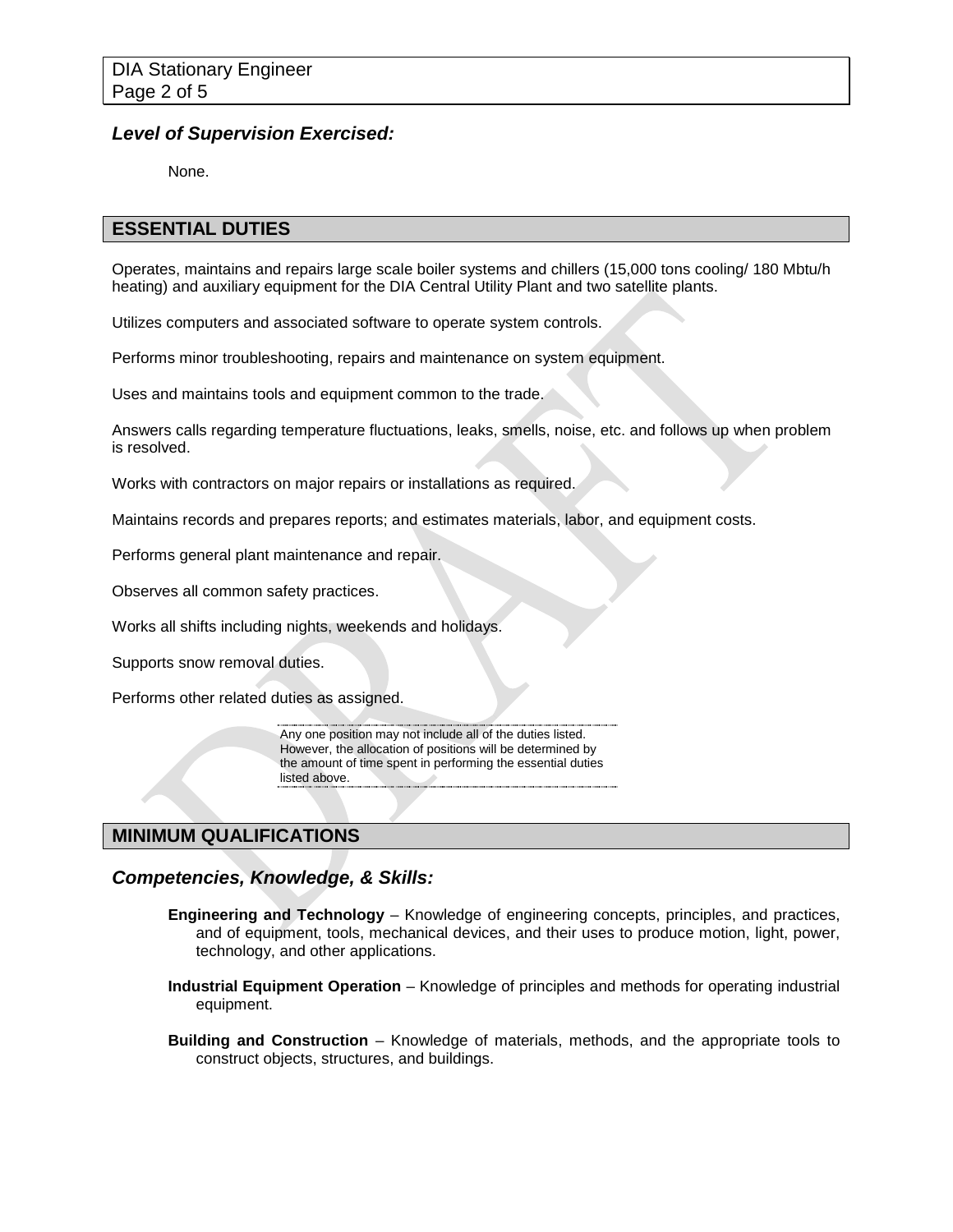- **Mechanical** Knowledge of machines and tools, including their designs, installation, uses, repair, and maintenance.
- **Design** Knowledge of developing, producing, understanding, and using plans, blueprints, models, and maps, including the use of tools and instruments to produce precision technical drawings.
- **Technical Competence** Uses knowledge that is acquired through formal training or extensive on-the-job experience to perform one's job; works with, understands, and evaluates technical information related to the job; advises others on technical issues.
- **Technical Problem Solving** Troubleshoots, diagnoses, analyzes, and identifies systems malfunctions to determine the source and cause of the problem.
- **Reading**  Understands and interprets written material, including technical materials, rules, regulations, instructions, reports, charts, graphs, or tables; applies what is learned from written material to specific situations.
- **Writing** Recognizes or uses correct English grammar, punctuation, and spelling; communicates information (for example, facts, ideas, or messages) in a brief, clear, and organized manner; produces written information, which may include technical material, that is appropriate for the intended audience.
- **Oral Communication** Expresses information (for example, ideas or facts) to individual or groups effectively, taking into account the audience and nature of the information (for example, technical, sensitive, controversial); makes clear and convincing oral presentations; listens to others, attends to nonverbal cues, and responds appropriately.
- **Problem Solving** Identifies problems; determines accuracy and relevance of information; uses sound judgment to generate and evaluate alternatives, and to make recommendations.
- **Attention to Detail** Is thorough when performing work and conscientious about attending to detail.
- **Spatial Orientation** Knows one's location in relation to the environment; determines where other objects are in relation to one's self (for example, when using a map).

**Physical Demands** (Physical Demands are a general guide and specific positions will vary based on working conditions, locations, and agency/department needs)*:*

Standing: remaining on one's feet in an upright position. Walking: moving about on foot. Sitting: remaining in the normal seated position. Lifting: raising or lowering an object from one level to another. Lifting: Raising or lowering an object over 50 pounds. Carrying: transporting an object, usually by hand, arm, or shoulder. Pushing: exerting force upon an object so that the object is away. Pulling: exerting force on an object so that it is moving to the person. Climbing: ascending or descending objects usually with hands/feet. Balancing: maintaining body equilibrium to prevent falling over. Stooping: bending the body by bending spine at the waist. Kneeling: bending legs to come to rest on one or both knees. Crouching: bending body downward and forward by bending legs. Crawling: moving about on hands and knees or hands and feet.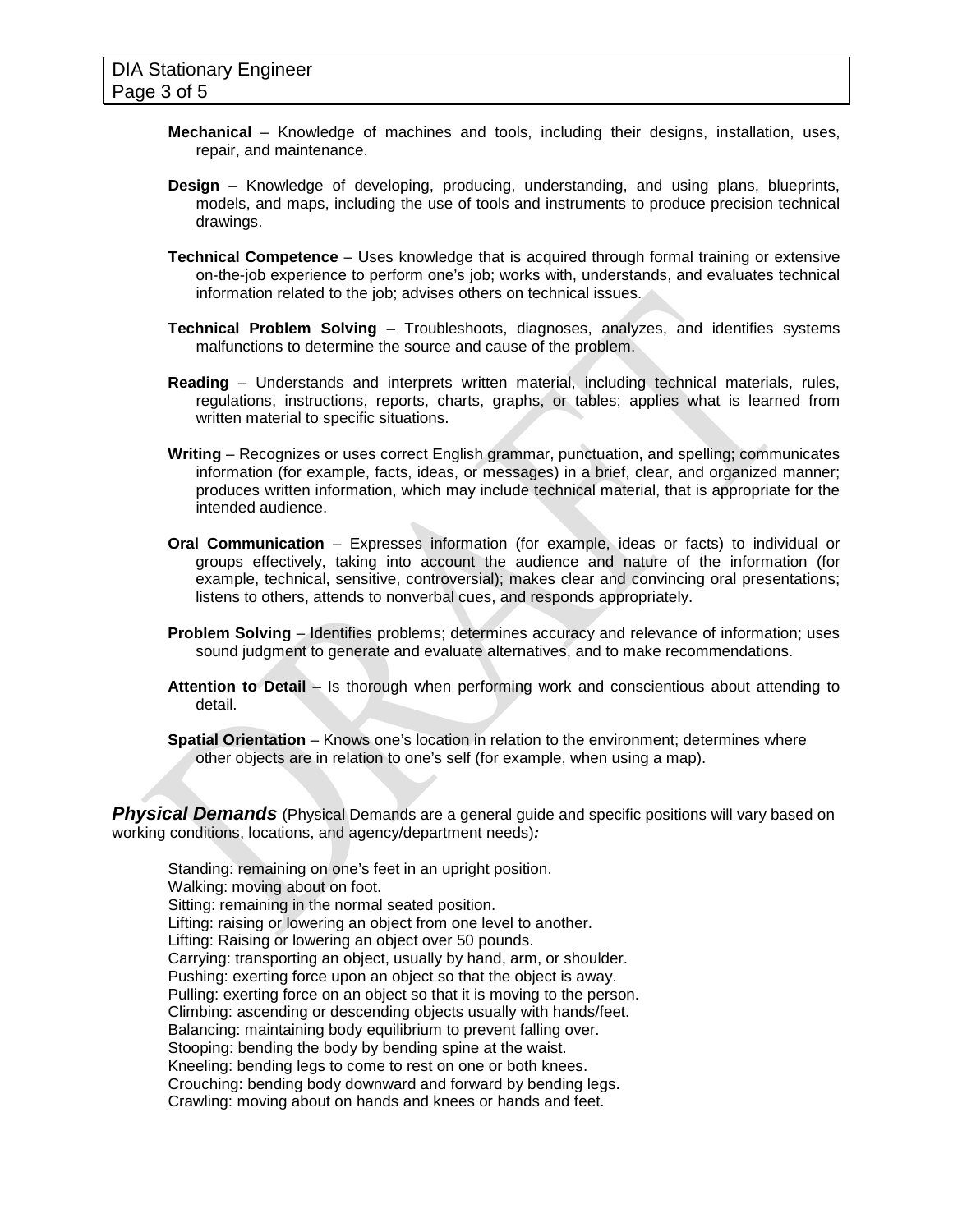#### DIA Stationary Engineer Page 4 of 5

Reaching: extending the hand(s) and arm(s) in any direction. Handling: seizing, holding, grasping, or otherwise working with hands. Fingering: picking, pinching, or otherwise working with fingers. Feeling: perceiving attributes of objects by means of skin receptors. Talking: expressing or exchanging ideas by means of spoken words. Hearing: perceiving the nature of sounds by the ear. Repetitive motions: Making frequent movements with a part of the body. Far acuity: ability to see clearly at 20 feet or more. Near acuity: ability to see clearly at 20 inches or less. Depth Perception: ability to judge distance and space relationships. Field of Vision: ability to see peripherally. Accommodation: ability to adjust vision to bring objects into focus. Color Vision: ability to distinguish and identify different colors.

#### *Working Environment:*

Exposure to extreme temperature changes. Exposure to noise sufficient enough to cause distraction or possible hearing loss. Exposure to hazardous conditions where there is danger to life, body, or health. Exposure to hazards from electro/mechanical/power equipment. Subject to injury from moving parts of equipment. Subject to varying and unprecedented situations. Subject to pressure for multiple calls, inquiries, and interruptions. By position, subject to burns and cuts. By position, subject to frequent contact with water or other liquids.

#### *Education Requirement:*

Graduation from high school, or possession of a GED Certificate.

#### *Experience Requirement:*

Four (4) years in stationary engineering work consisting of a minimum of three (3) years operating high-pressure steam boilers producing over 10 hp and steam pressure over 15 p.s.i. or water heating boilers when the water temperature exceeds 250 degrees F in the system, and minimum of one (1) year operating refrigeration Equipment requiring an operator per Chapter 1, Denver Building Code.

#### *Education/Experience Equivalency:*

None.

#### *Licensure and/or Certification:*

City & County of Denver Stationary Engineer Certification by completion of probationary period.

-OR-

City & County of Denver Refrigeration Operator Certification AND Boiler Operator A Certification by completion of probationary period.